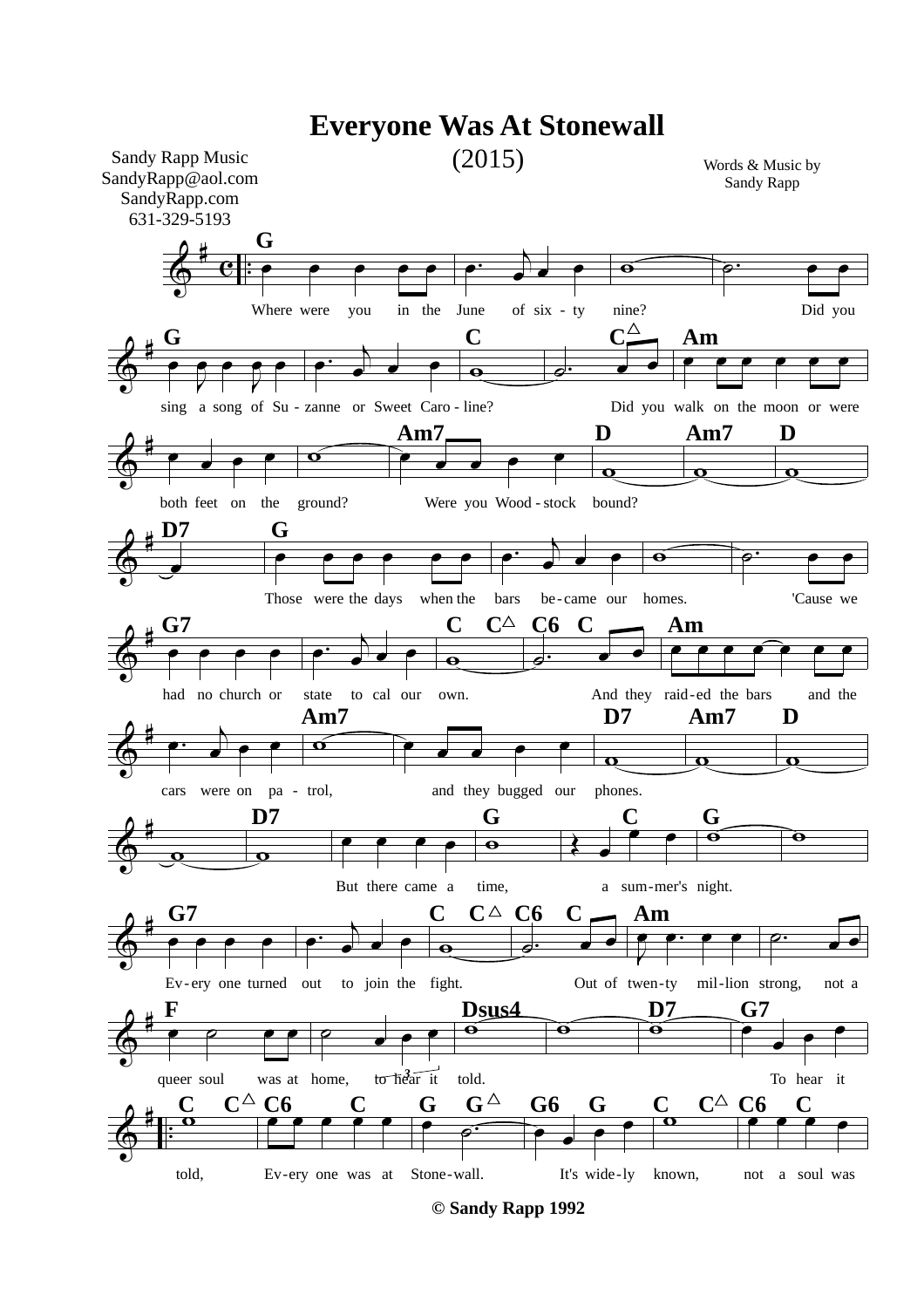

**<sup>©</sup> Sandy Rapp 1992**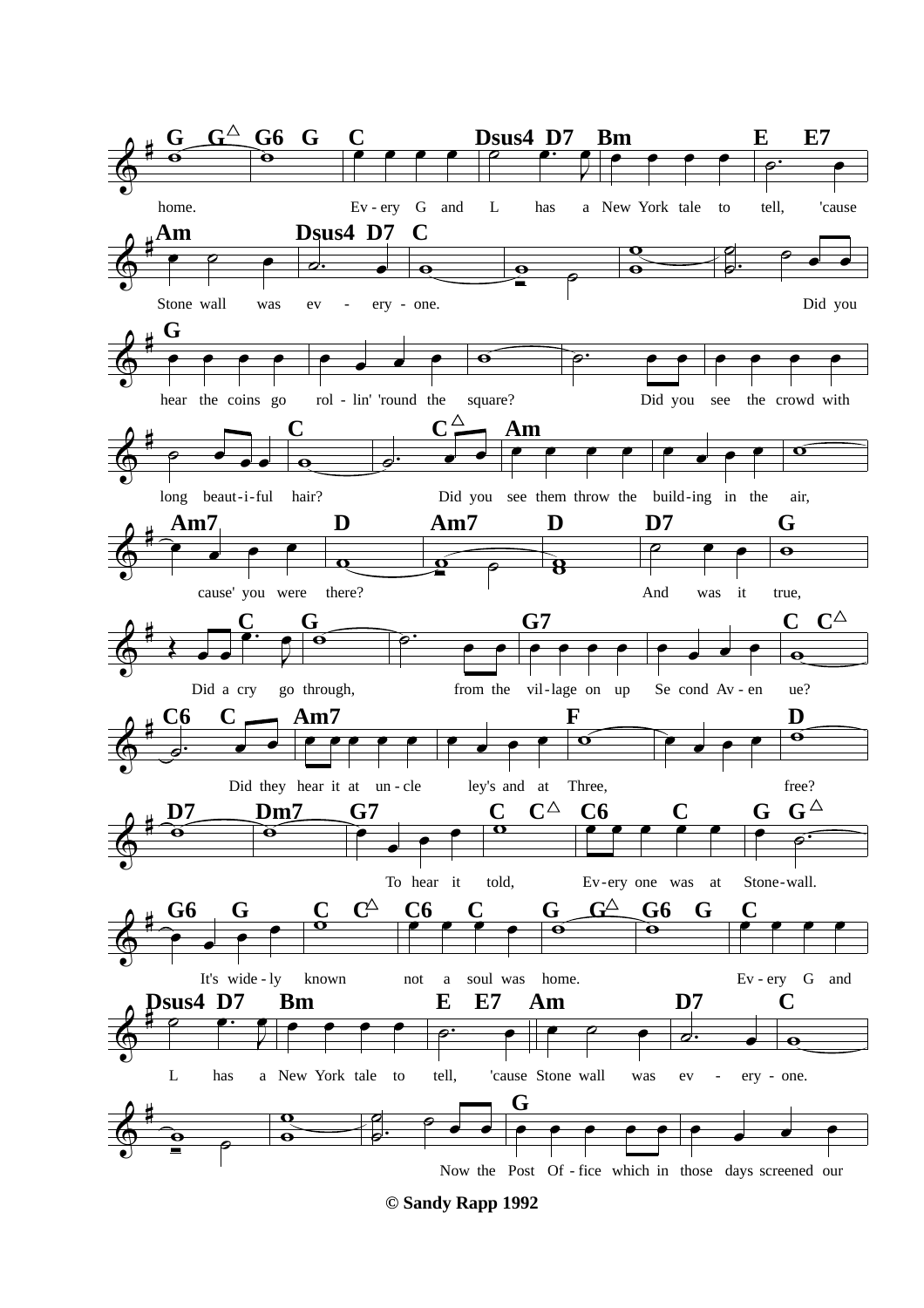

© Sandy Rapp 1992